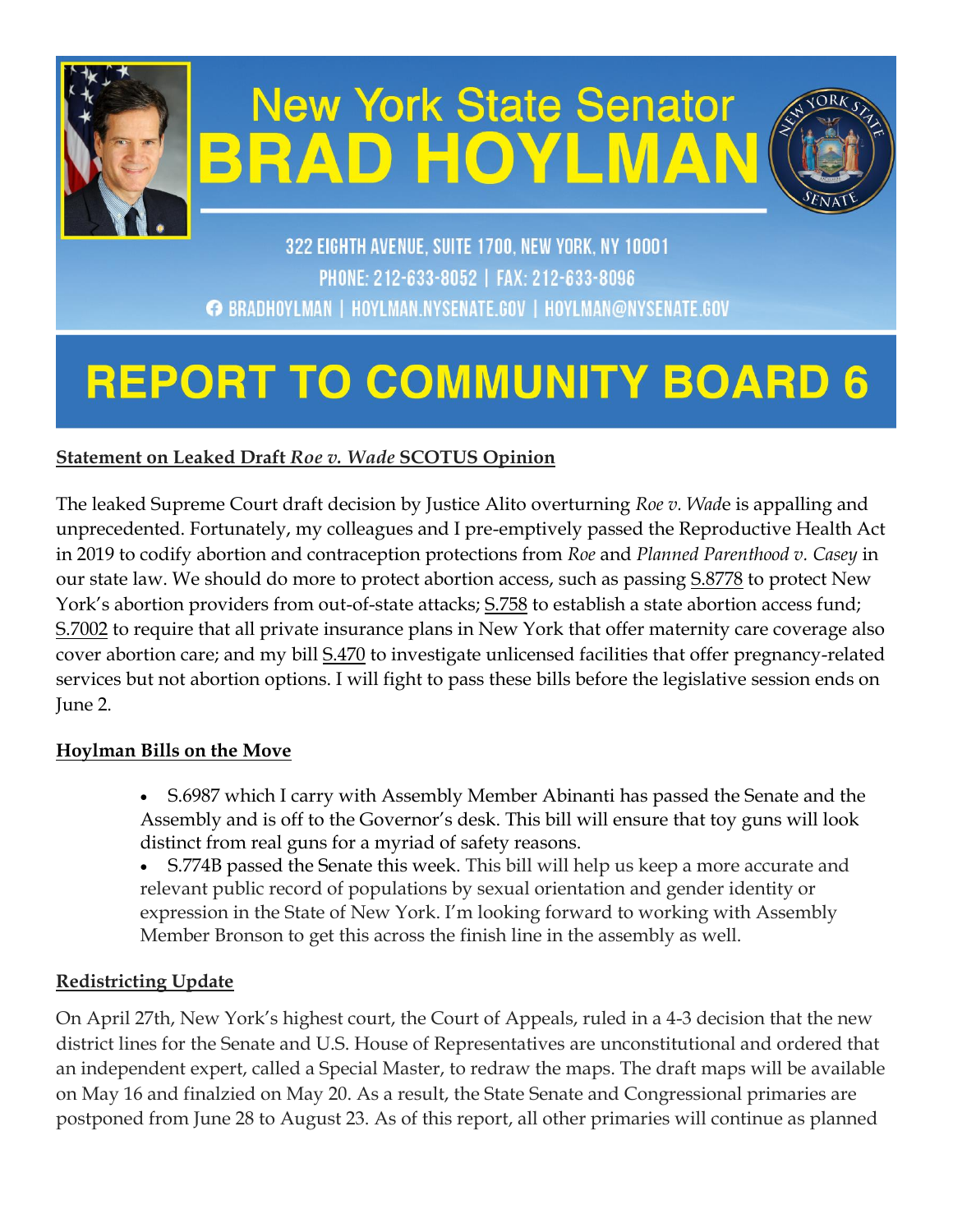on June 28. Petitioning for the new districts will not be required for all candidates who already previously qualified for the ballot.

#### **Penn Station Community Advisory Committee Working Group Update**

On April 28, there was a meeting of the Community Advisory Committee Working Group (CACWG) for the Penn Station Redevelopment Project. At the meeting, Empire State Development (ESD) shared updates to the project based on recommendations from the CACWG, including updates around public realm improvements and sustainability. Our office has been convening a roundtable to make sure that additional social services for homeless individuals and other vulnerable populations are included in this project. I was pleased that ESD has taken into consideration some of the recommendations from that group. We still have many concerns that need to be addressed with the project, including the amount of housing provided and the financing of the project. I plan to continue to work closely with community stakeholders to ensure this project is done right, with the community's best interest in mind.



#### **LGBTQ+ Healthcare Funding**

I joined New York State Comptroller DiNapoli as well as my colleagues for a tour of the flagship Chelsea location of Callen-Lorde, a nation-leading LGBTQ+ comprehensive care center. We heard updates on Callen-Lorde's range of services, from walk-in HIV testing to mental health support to COVID testing and vaccinations. I joined Comptroller DiNapoli as he presented an unclaimed funds check to the center.

I'm proud to have Callen-Lorde in our Senate district.

#### **Times Square Redevelopment**

Last Friday, I attended the redevelopment launch of One Times Square. This iconic building is the site of the annual New Year's Eve ball drop, but otherwise has remained mostly empty and inaccessible to the public. The launch marked the beginning of a \$500 million redevelopment effort to convert the building into a visitors' center. Times Square plays an important role in New York's path to economic recovery and I'm happy to support this effort.

# **Open Meetings Law for Community Boards**

The pandemic has shown us that holding meetings via videoconference makes them more accessible, but nothing can replace an in-person meeting. I was able to secure a provision in the budget allowing community boards and other public bodies to move forward with an optional hybrid meeting format.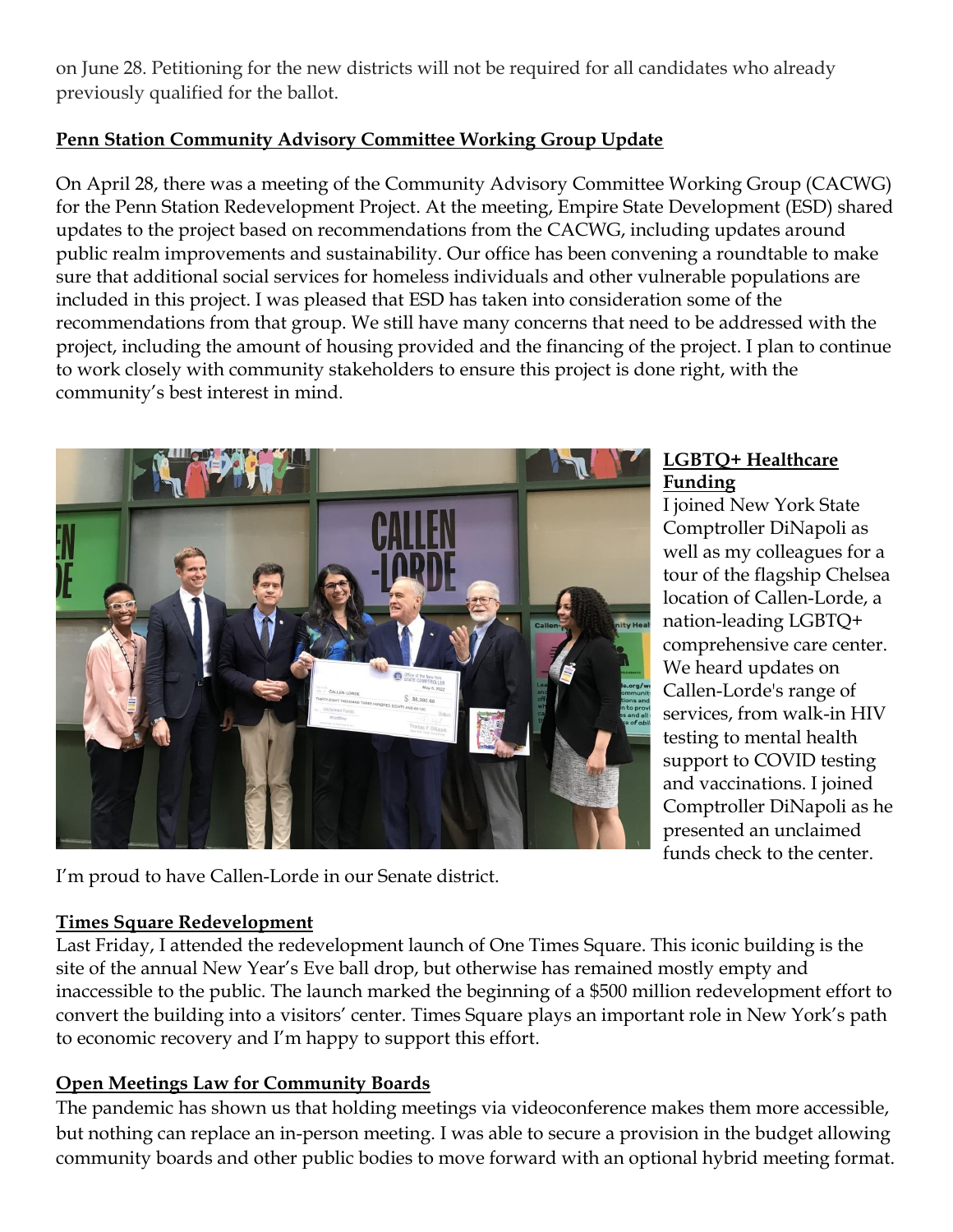For now, boards can continue meeting remotely until June 8. After that, community boards will be required to hold their meetings in-person, or they can switch to a hybrid model if they adopt a resolution to do so. A hybrid meeting is a meeting held both in-person and via videoconference, with a quorum of the board in-person. The location must be accessible to the public and the livestream must allow for remote participation. You can download a memo on this new statute [here.](https://opengovernment.ny.gov/system/files/documents/2022/04/chapter-56-of-the-laws-of-2022-guidance-document-4-15-22.pdf) I am working with Manhattan Borough President Mark Levine on suggested legislative changes to the quorum requirement for our community boards.



#### **Tenant Victory as Management Promises Ventilation Changes**

I stood with the tenants of 225 West 23rd Street and 220 West 24th Street in calling on their landlord, Akelius Management, to provide sufficient ventilation in their building. In response to the press conference and court case filed by the tenants, Akelius Management announced that they would begin work to install a ventilation system in the building shortly. During a respiratory pandemic, providing proper ventilation in residential buildings is a simple and common-sense

way of protecting the health of tenants. I will continue working with the tenants to hold their landlords accountable and address the urgent issue of indoor air quality.

#### **Fashion Workers Act Passes Senate Committee!**

I am proud to announce that my Fashion Workers Act moved passed out of the Labor Committee this week. This update follows a rally that fashion workers held on "May Day" and the eve of the Met Gala, the most glamorous night in fashion to rally for their labor protections.

There is a loophole in our laws regulating employment and talent agencies for management agencies that leaves models and creatives unprotected, creating a lack of transparency and accountability on issues of ranging from



timely payment to sexual abuse. Fashion accounts for nearly \$2 billion in tax revenue each year and is one of New York's most important industries. It's time we start treating workers like it. There's nothing glam about not being paid for your labor.

#### **Flood Insurance Disclosure Bill Passes Senate**

The Senate passed my bill [\(S. 5472\)](https://www.nysenate.gov/legislation/bills/2021/S5472) requiring the disclosure of information concerning flood risk and insurance in residential property transactions, including leases. Last summer, we saw the damage that was done across the city by natural disasters supercharged by climate change. With these disasters coming more and more frequently every year, we cannot wait to protect home purchasers and make sure they have as much information as possible when making such a significant financial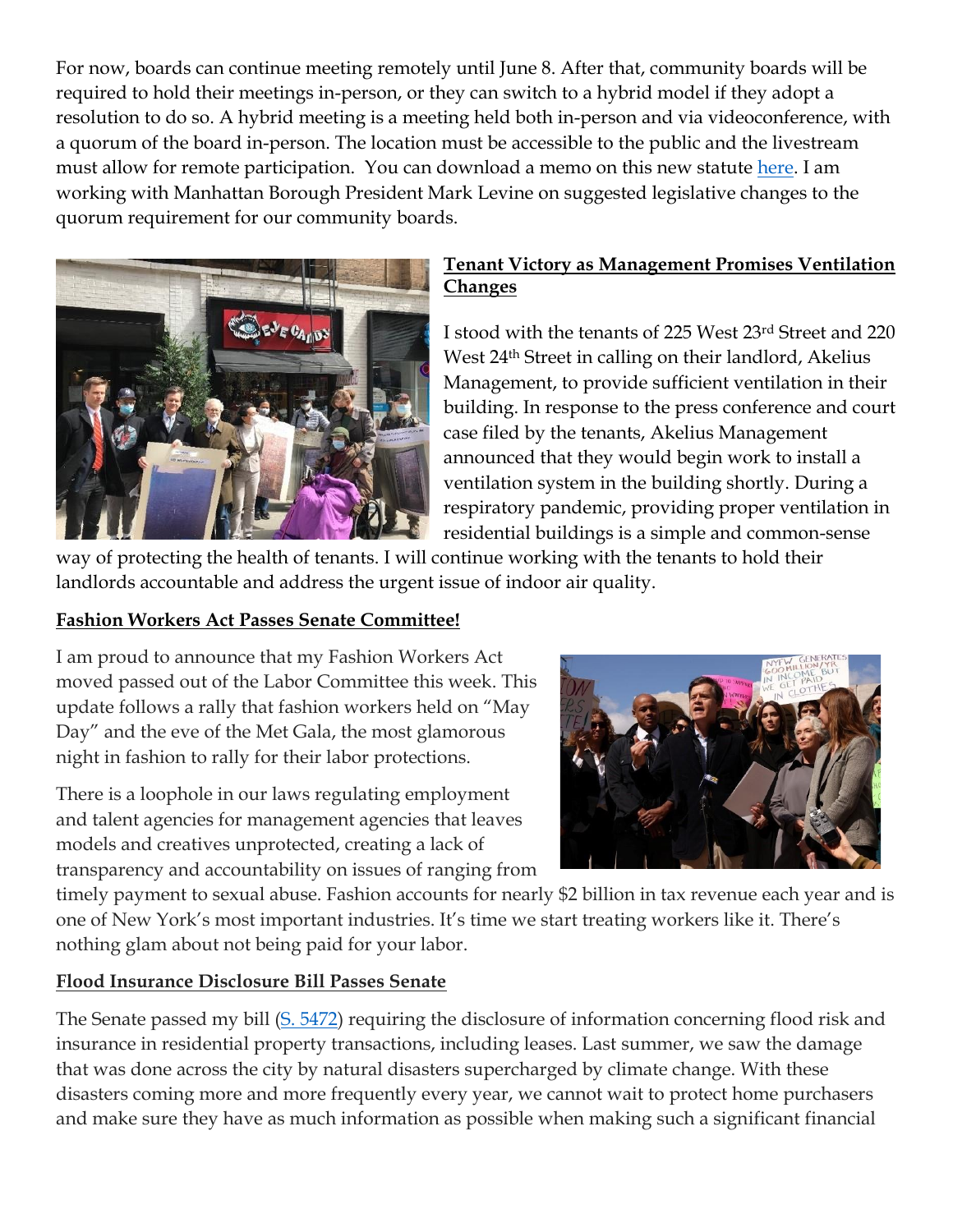investment. I'm thankful to my colleagues in the Senate for passing this bill and to Assemblymember Robert Carroll for sponsoring this bill in the Assembly.

#### **Senate Passes My Bill Mandating Electric Vehicle Charging at State Facilities**

The Senate recently passed my bill [\(S.370A\)](https://www.nysenate.gov/legislation/bills/2021/S370) which requires all state owned and operated parking garages, open parking lots, and other parking facilities to install and maintain parking stations for plug-in electric vehicles. As we continue to combat the climate crisis, I will continue to work with my colleagues in Albany to do everything possible to ensure New York does its part to lower emissions and encourage consumers to make more sustainable choices. I am thankful to Assembly Member Jo Anne Simon for carrying this bill, and we look forward to this bill passing the Assembly.



#### **Senate Passes the Adult Survivors Act!**

The Senate recently passed our bill, the Adult Survivors Act (ASA) (S.66/A.648), which I carry with Assemblymember Linda Rosenthal. This legislation would create a one-year window for the revival of time-barred civil lawsuits based on sex crimes committed against individuals who were 18 years of age or older. We've expanded the civil window for survivors of childhood sexual abuse with the successful Child Victims Act, and now the Senate moved to enact the same for adult survivors. Until 2019, New York's statute of limitations were prohibitively short for adult survivors. It's a matter of justice to

give survivors whose abuse occurred before we changed the law their day in court.

# **My New Bill Designating NY as Safe Haven for Trans Kids**

I recently introduced a new bill with Assembly Member Bronson [\(S.8842\)](https://www.nysenate.gov/legislation/bills/2021/s8842) to make New York a safe haven for transgender young people and their families. While other states like Texas and Louisiana are regressively criminalizing guardians who support their children in receiving gender-affirming care, New York can fight back. Our legislation, among other things, would keep families together by directing government agencies from cooperating with these backwards laws in other states.

#### **Gender Recognition Act Update**

I am thankful to announce that my bill, the Gender Recognition Act will be fully implemented on June 24th allowing anyone who identifies as non-binary to have a "Gender X" on their NY driver's license or birth certificate, and it will direct courts to issue orders granting petitions for change of sex designation upon receipt of the petitioner's gender identity affidavit. Additionally, automobile insurers doing business in New York that consider gender as a basis for premium rating must accommodate their insureds who select "Gender X." I am proud to lead this charge for our nonbinary and gender non-confirming people in New York, and excited to see it fully implemented soon. The letter from the Department of Financial Services to the New York Insurance Industry can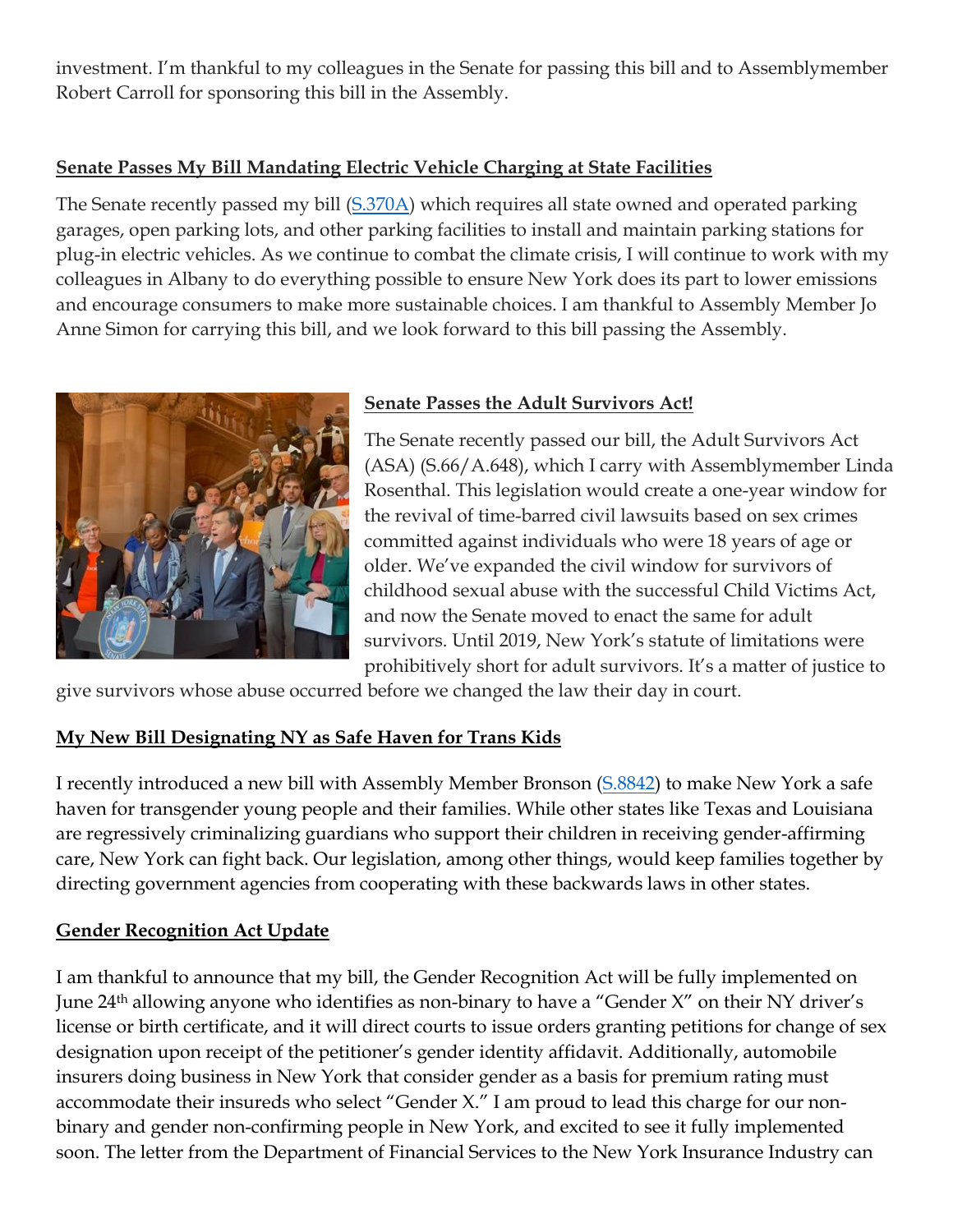be found here: [Insurance Circular Letter No. 7 \(2022\): Motor Vehicle Insurance and the Gender](https://www.dfs.ny.gov/industry_guidance/circular_letters/cl2022_07)  [Recognition Act | Department of Financial Services \(ny.gov\)](https://www.dfs.ny.gov/industry_guidance/circular_letters/cl2022_07)



their families and communities.

#### **Advocating for Medicaid Carve Out**

#### **Rallying for Elder Parole**

Every three days, someone dies inside a New York State prison. Of those deaths, 56% were people aged 55 or older. I joined the Release Aging People in Prison Campaign (RAPP) and Housing Works in Foley Square to advocate for the passage of my Elder Parole bill which will give people age 55 or older an opportunity for a parole hearing if they've served at least 15 years. This bill will save the state hundreds of millions of dollars of year and return individuals who meet the requirements for parole to

At AIDS Memorial Park, I called on Governor Hochul to repeal the proposed Medicaid pharmacy benefit carve-out and support Assemblywoman Rosenthal and Senator Cleare's legislation in this regard, of which I'm a co-sponsor. If implemented, the carve-out could force providers to close 32 clinics across the state, which provide safety nets for vulnerable patients living with HIV/AIDS and other chronic conditions.

#### **New Initiative to Contain Trash**

A systemized containerized trash program is long overdue. I was glad to join Mayor Adams, Sanitation Commissioner Tisch, and our local City Council members to unveil the first bins for commercial use in Times Square. I'm hopeful that the commercial containerization and Clean Curbs pilot program will prove a success in making cleaner neighborhoods, keep the rats at bay, and create a more pleasant pedestrian experience.



# **Second Booster Doses for Eligible New Yorkers**

The following New Yorkers are now eligible for a second COVID-19 vaccine booster of an mRNA (Pfizer-BioNTech or Moderna) vaccine:

• Adults ages 50 years and older may choose to receive a second booster dose of an mRNA vaccine (Pfizer-BioNTech or Moderna) at least four months after their first booster dose.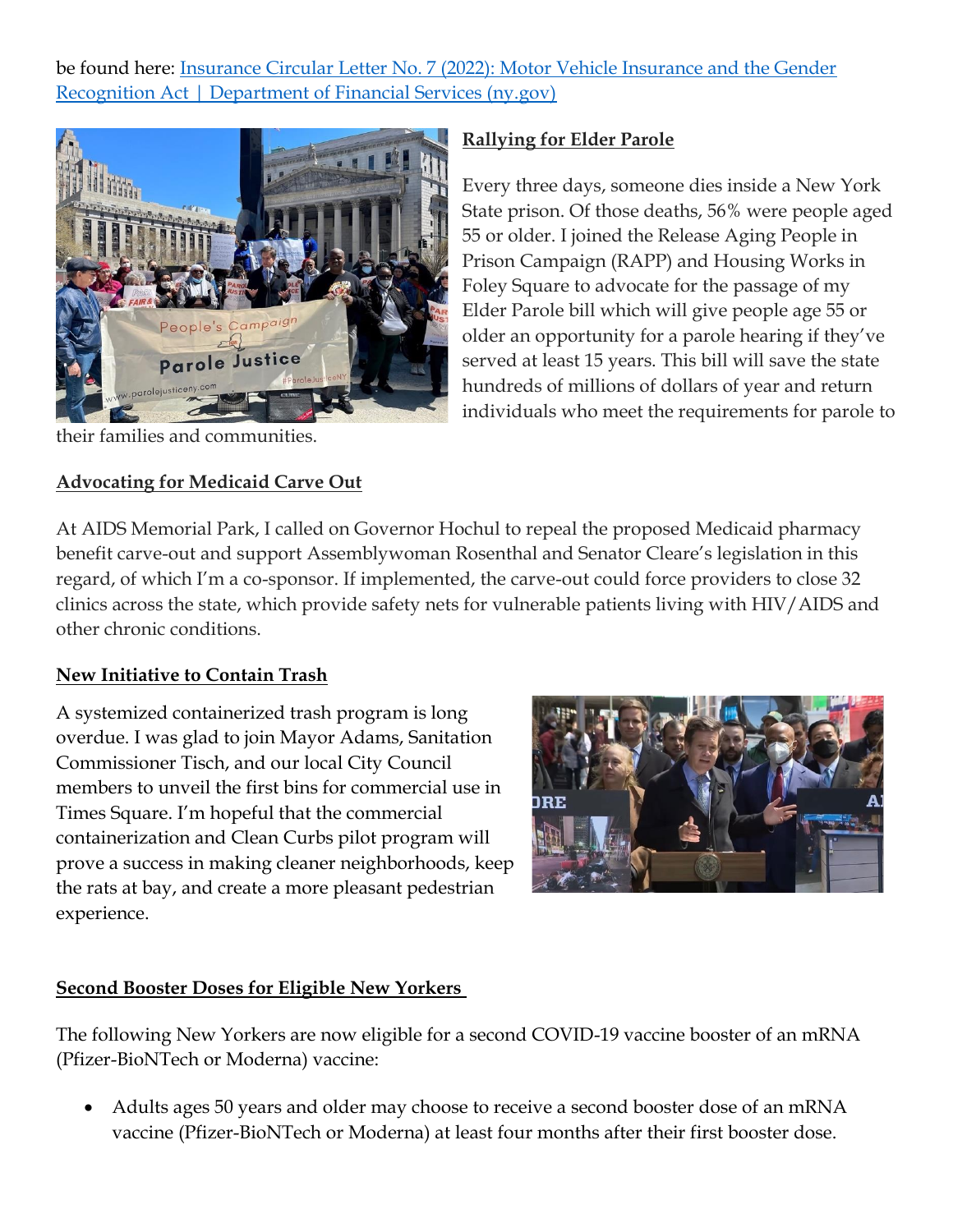- New Yorkers ages 18–49 years who received the Janssen/Johnson & Johnson COVID-19 vaccine as both their primary series dose and initial booster dose may receive a second booster dose of an mRNA vaccine at least 4 months after their first booster dose.
- New Yorkers ages 12 and older who are moderately or severely immunocompromised may choose to receive a second booster dose of an mRNA COVID-19 vaccine (Pfizer-BioNTech or Moderna) at least four months after their first booster dose.

#### **Center for Urban Community Services Resources**

I am partnering with the Center for Urban Community Services to promote new resources they provide for anyone who may need them, including help with unemployment insurance, financial coaching, legal support services such as eviction protection assistance, and employment issues. Resources are free and open to any member of the public. If you or anyone else is interested, please call CUCS at 1-855-932-2827. Please reach out to my office at [hoylman@nysenate.gov](mailto:hoylman@nysenate.gov) if you have any issues.

#### **State Emergency Rental Assistance Program (ERAP)**

As of January 11th, 2022, the State Emergency Rental Assistance Program (ERAP) is accepting applications. ERAP funds can be used to help with rental arrears, utility arrears, and limited future rent payments. In the State Budget, we were able to secure \$800 million in new state funding for ERAP, and the State is also seeking more federal funding. Meanwhile, applying for ERAP will provide tenants with specific protections as a final determination on their application is pending. More information, including information on eligibility and a link to apply, can be found here.

#### **Order Free At-Home Test Online**

The Biden Administration has announced that all Americans are now able to order four at-home tests at **no cost**. With the Omicron variant still being the dominant case of COVID-19, we must continue to stay vigilant. You can order for free here. If you have any questions, please feel free to reach out to my office at 212-633-8052 or [hoylman@nysenate.gov.](mailto:hoylman@nysenate.gov)

#### **Service: FREE Notary**

It's getting harder to find notaries in the city. In response, I'm happy to offer my notary services for free to the community. If you are in need of notary services, please call me to make an appointment and I will personally notarize your documents. Proof of vaccination is required. Call 212-633-8052 to schedule an appointment.

#### **COVID-19 Vaccine Information**

Visit<https://vaccinefinder.nyc.gov/locations> and enter your zip code to view all vaccination sites. You can filter by vaccine type and walk-up availability. If you are doing a walk-up appointment be sure to check the hours of the site before you go!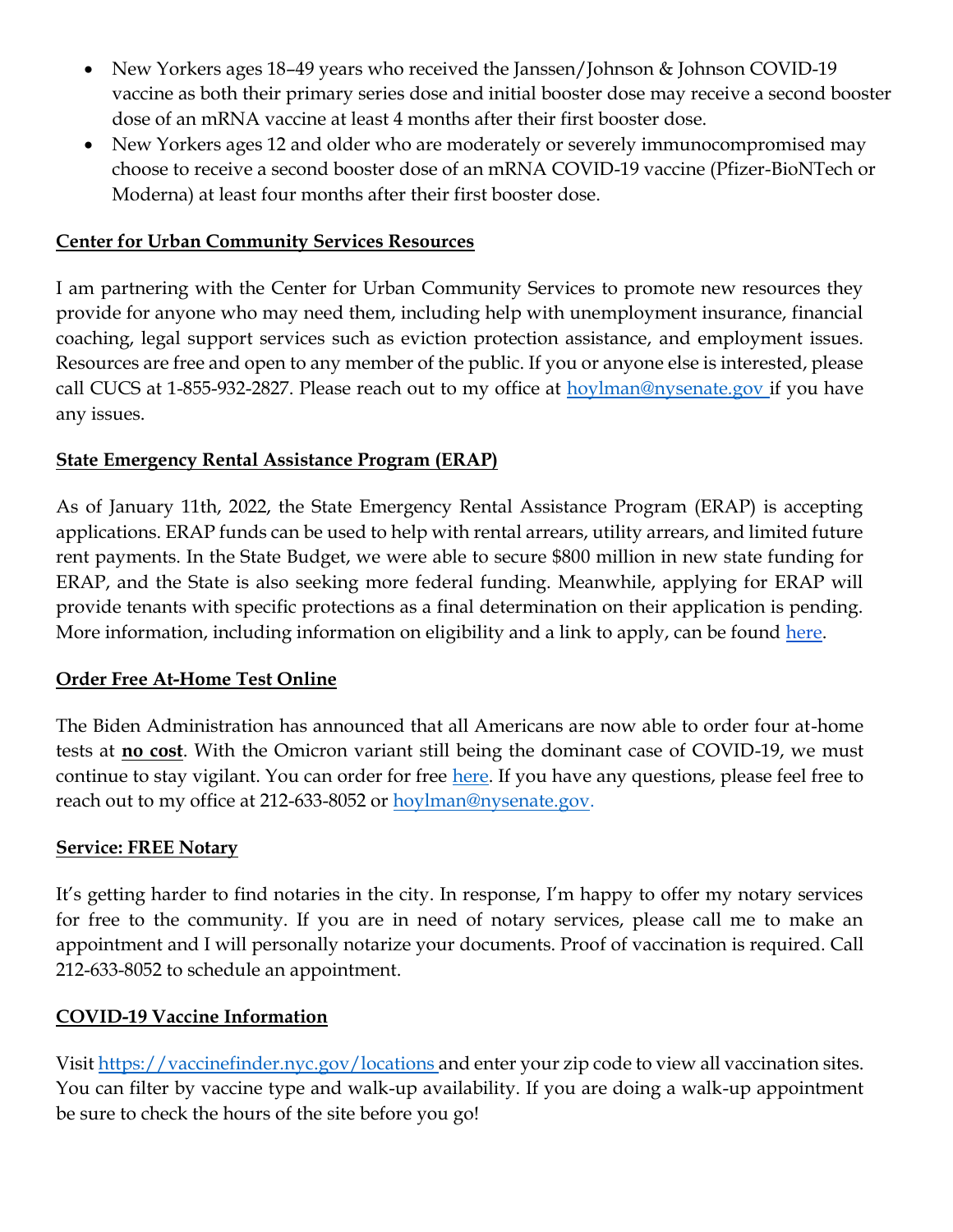There are mobile vans and pop-up sites providing vaccines throughout all 5 boroughs. Check this site to see the location and times for the coming week:

<https://www1.nyc.gov/site/coronavirus/vaccines/covid-19-vaccines.page#nycmobilevax>

You can still schedule your appointment, including one just for a second dose. Visit <https://vax4nyc.nyc.gov/patient/s/> or call 877-VAX-4NYC (877-829-4692).

#### *Booster Shots*

Boosters are widely available across New York City. Head here to learn more about eligibility or to find a location for you to receive a booster:

#### <https://www1.nyc.gov/site/doh/covid/covid-19-vaccines.page>

#### *Who is eligible for a booster shot & which booster should you get?*

People who received both doses of the **Pfizer or Moderna** vaccine at least five months ago are eligible for a booster shot. To receive a booster shot, you must be one of the following:

- 12+ with two vaccinations from either Pfizer or Moderna.
	- o Those 12-17 are only approved for the Pfizer vaccine and booster at this time.
	- o Those 18+ are approved for a booster from any brand, although it is recommended that they get a booster shot from the same brand.
- Everyone 18+ who received **Johnson & Johnson** at least two months ago should get a booster. While Johnson & Johnson recipients can get any of the three brands, the CDC recommends getting an mRNA booster (Pfizer) as they are more effective. If you're not sure which booster to get, speak with your doctor.

#### *Reminders:*

- At the vaccination site, you will receive a card with your name, date of birth, the vaccine you received, and the place and date you received it. Keep it in a safe place and make a photocopy or take a picture just in case you lose it. If you got the Pfizer or Moderna vaccine, bring the card with you when you go for your second shot. If you are fully vaccinated but lost your COVID-19 Vaccination Record Card or need verification of your vaccine status, you can request a copy of your COVID-19 vaccination record online. Vaccines are available at no cost to you and regardless of immigration status.
- The Excelsior Pass is a voluntary way to provide digital proof of vaccination on your smartphone. Businesses and entertainment venues can scan and validate the pass to ensure you meet any COVID-19 vaccination or testing requirements for entry. When using the pass, you'll be asked to show a photo ID that shows your name and birth date to verify identity. Visit <https://portal.311.nyc.gov/article/?kanumber=KA-03386> for more information about how to use the application.

#### **COVID-19 Testing**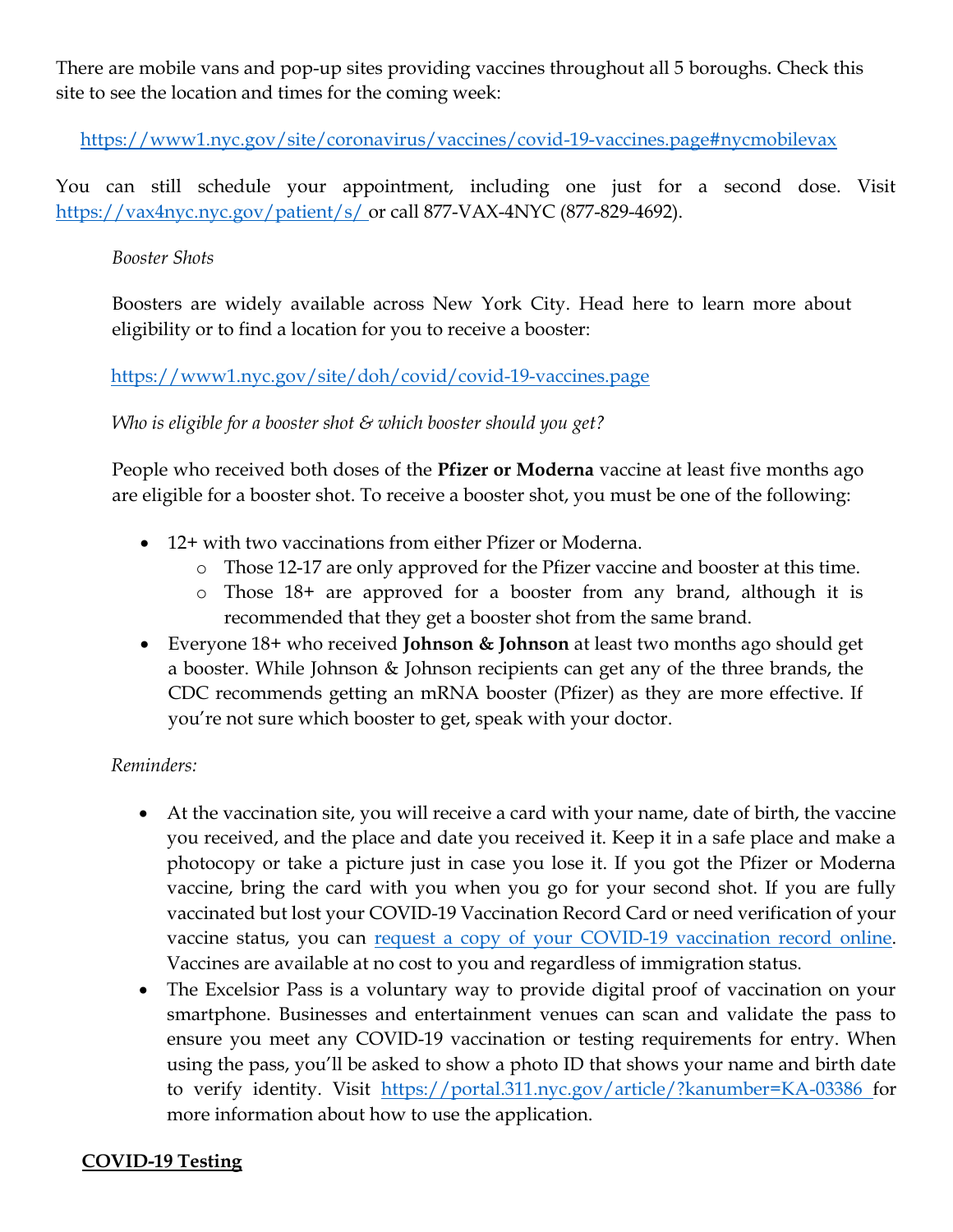NYC Health + Hospitals offers free, walk-in testing throughout the five boroughs. Visit <https://www.nychealthandhospitals.org/covid-19-testing-sites/> to view a schedule of locations and hours.

The Federal Government is now shipping rapid antigen tests to those who request them. To request four free at home tests, please visit [https://www.covidtests.gov/.](https://www.covidtests.gov/) Please note that each address is limited to *one* four-test order. Tests began shipping via the US Postal Service in late January.

An appointment for at-home testing for those 65+ and immunocompromised individuals can be requested by calling (929) 298-9400 between 9:00 AM and 7:00 PM any day of the week.

#### **Assistance for New Yorkers Who Test Positive for COVID**

The Test & Trace Corps will make sure that anyone who tests positive for COVID-19 and their close contacts will have the resources needed to safely separate in a hotel free of charge or at home to help prevent the spread of the virus. To request a hotel room or learn more about how to safely separate in a hotel or at home, call 1-212-COVID19 (212-268-4319). Speaking with the Test & Trace Corps will not change your ability to apply for permanent residency (or "green card").

NYC Health + Hospitals has two Community Health Centers in the Bronx and Queens dedicated to those recovering from COVID-19. Both centers provide short and long-term followup care for those recovering from COVID-19. For appointments, call 1 (844) NYC-4-NYC or 1- 844-692- 4692. 24-hour access to a health care provider is available.

#### **Small Business Services Employment Assistance**

The City's Department of Small Business Services has a new "Find A New Job" page, which lists open employment listings from across NYC:<https://www1.nyc.gov/site/sbs/careers/find-a> job.page

# **Mental Health Resources**

The pandemic has shown us that mental health care is more important than ever. I want to share some free, confidential resources that you can use or share with others:

- NY Project Hope: Emotional Support Helpline: 1-844-863-9314.
- NYC Well: 1-888-NYC-WELL or text "WELL" to 65173. They also offer free access to digital mental health apps and a database of behavioral health and supporting services (substance use, housing, legal, social and community services) within the five boroughs.
- The Trevor Project is based in our district and operates a national 24-hour toll-free confidential suicide hotline for LGBTQ youth. Call 1-866-488-7386 or text "START" to 678678.
- National Domestic Violence Hotline: 1-800-799-7233 or text "LOVEIS" to 22522.